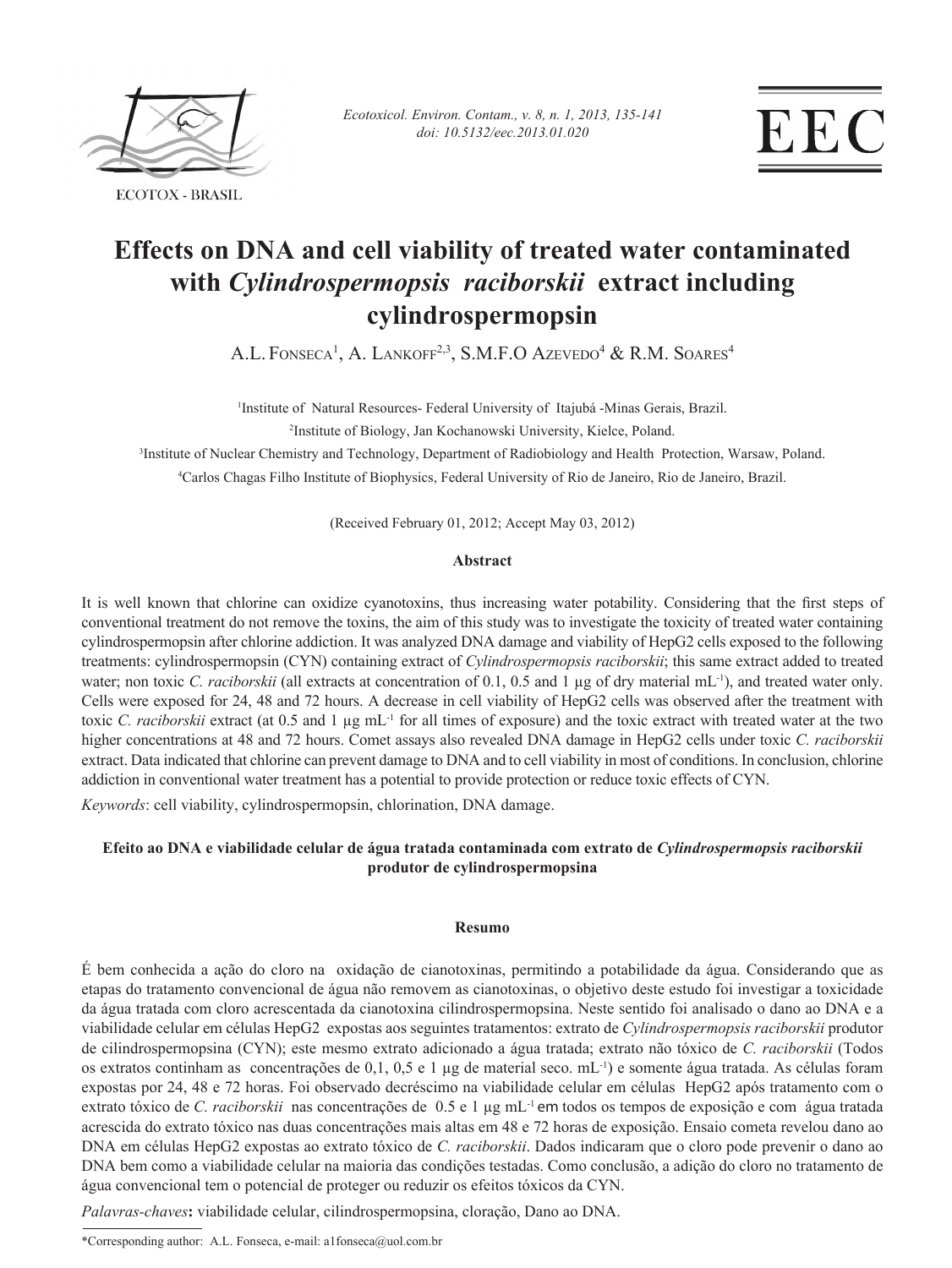## **Introduction**

The presence of toxic cyanobacterial blooms in natural waters used for drinking or for recreational purposes may present serious risks to the human health. The cyanotoxin cylindropermopsin (CYN) is produced by the cyanobacteria *Cylindrospermopsis raciborskii, Anabaena, Umezakia* and *Aphanizomenon* (Falconer, 2005). Of these species, the most widely distributed is *Cylindrospermopsis raciborskii* (Briand *et al*. 2004; Bouvy, *et al*. 2000). CYN has been detected in water bodies in Australia (Shaw *et al.* 1999; Schembri *et al.* 2001; Seifert *et al*. 2007), New Zealand (Stirling & Quilliam, 2001) Europe (Preussel *et al*. 2006; Quesada *et al*. 2006; Spoof *et al.* 2006; Brient *et al.* 2009), Asia (Harada *et al.*  1994; Banker *et al.* 1997; Li *et al.* 2001) and the Americas (Azevedo, 2002; Bittencourt, 2011).

The toxin is an alkaloid that acts as a potent protein synthesis inhibitor. The main target of CYN in vertebrates is the liver, but other organs such as the kidney, thymus, adrenal glands, lungs, intestinal tract and heart are also affected (Wormer *et al.* 2008).

Humpage *et al.* (2000, 2005) and Shen *et al.* (2002) showed that CYN induced genotoxicity, and Falconer & Humpage (2001) demonstrated a carcinogenic activity. Due to all of these effects, along with observed hepatotoxic and cytotoxic damage, a debate recently arose at the World Health Organization (WHO) regarding whether or not the published information on CYN is sufficient to establish a guideline value for drinking water (Rodriguez *et al.* 2007). In this context, the guideline value recommended by the WHO is  $15\mu g$  L<sup>-1</sup>. However, the value of 1  $\mu$ g L<sup>-1</sup> proposed by Humpage & Falconer (2003) is used in some locations in Australian and was incorporated as guideline into New Zealand legislation (Chorus, 2005).

Due to its high solubility in water and low rate of biodegradation and photo degradation, significant amounts of the toxin can be expected to occur in the water column (Wormer *et al.* 2008, 2010). This was first observed by Norris *et al*. (2001) in an experimental study with toxic *C. raciborskii*  cultures where it was found a maximum amount of 556  $\mu$ g L<sup>-1</sup> of CYN in the extracellular medium.

CYN can be eliminated from natural waters with some of the oxidants and disinfectants typically applied during the treatment of water. There are some data that show the efficiency of chlorine in the oxidation of cyanotoxins, mainly with all types of microcystins, thus increasing water potability. However, the inactivation of saxitoxins, CYN and anatoxin-a by chlorination has not been well studied (Westrick, 2008).

Disinfection by chlorination has been evaluated as a feasible process to remove CYN from water at pH values of six to nine and with low concentrations of total organic carbon; a residual chlorine concentration of  $0.5 \text{ mg } L^{-1}$  would be sufficient to degrade 99% of this cyanotoxin (Senogles et al. 2000). However, some studies have shown that cyanobacteria and cyanotoxins are precursors to the production of chlorinated byproducts (Di Bernardo, 1995; Sales, 2005; Kuroda, 2006).

In many countries, chlorine is commonly used at water treatment plants, and the values of dissolved organic carbon (DOC) in reservoir waters are considered high (4 -11 mg L-1). Therefore, the potential for producing toxic byproducts might be increased, and the toxicities of most arising substances have been poorly evaluated.

Ninety-day and 170-day oral toxicity studies of chlorinated solutions with microcystin, saxitoxin and CYN byproducts produced ill effects such as fatty vacuolations of liver cells in mice (Senogles-Derham, 2003).

Considering this, the aim of our study was to determine whether DNA damage, which is a sensitive and early toxicity response, occur *in vitro* in human hepatocytes (HepG2 cells) exposed to dissolved cellular content of *C.raciborskii* (containing also CYN) in water after conventional treatment.

# **Materials and Methods**

#### *Treated water sampling*

The treated water samples were collected at a rate of 50 mL per hour to generate final integrated samples (drinking water) representative of 24h of treatment at the Boa Esperança City water treatment in Minas Gerais State/Brazil. The conventional process at this treatment plant has the following steps: coagulation, flocculation, decantation, filtration and disinfection. As the final step of treatment,  $0.8 \text{ mg } L^{-1}$  of free chlorine is added to water for 30 minutes of contact time (the time required by Brazilian Legislation MS 2.914/2011 for drinking water). In this study, the same final step was repeated in the laboratory due to chlorine evaporation during the transportation of water samples.

#### *Extraction of toxic and non-toxic C. raciborskii strains*

The strain CYP-011K (CYN producer) was kindly provided by Dr. Andrew Humpage (Australia) and the nontoxic (non-CYN producer) strain NPLP was isolated from the Paranoá lake in Brazil (15<sup>0</sup>46<sup>2</sup> - 14<sup>3</sup>°S and 47<sup>0</sup>49<sup>2</sup> - 21<sup>3</sup>°O). The cultures were maintained at  $20 \pm 3$ °C in the Laboratory of Ecophysiology and Toxicology of Cyanobacteria (Federal University of Rio de Janeiro) in ASM1 medium (pH 8.0) under continuous aeration, with 40  $\mu$ moles photons/m<sup>2</sup>/s of light intensity, and with a 12/12h photoperiod. During the end of exponential phase (approximately 15 days), the cultures were centrifuged, lysed by freeze–thawing and filtered through 0.45µm glass fiber filters (Millipore) to remove the debris. The *C.raciborskii* extracts were produced with a cell density equivalent to bloom conditions (10 $^6$ cells mL<sup>-1</sup>).

# *Treatments*

*C. raciborskii* extract containing cylindrospermopsin (Cyl toxic extract) was added to treated water reaching a toxin concentration of 990  $\mu$ g L<sup>-1</sup> (cell density equivalent to 106 cells mL, bloom condition). Chlorine was added to a final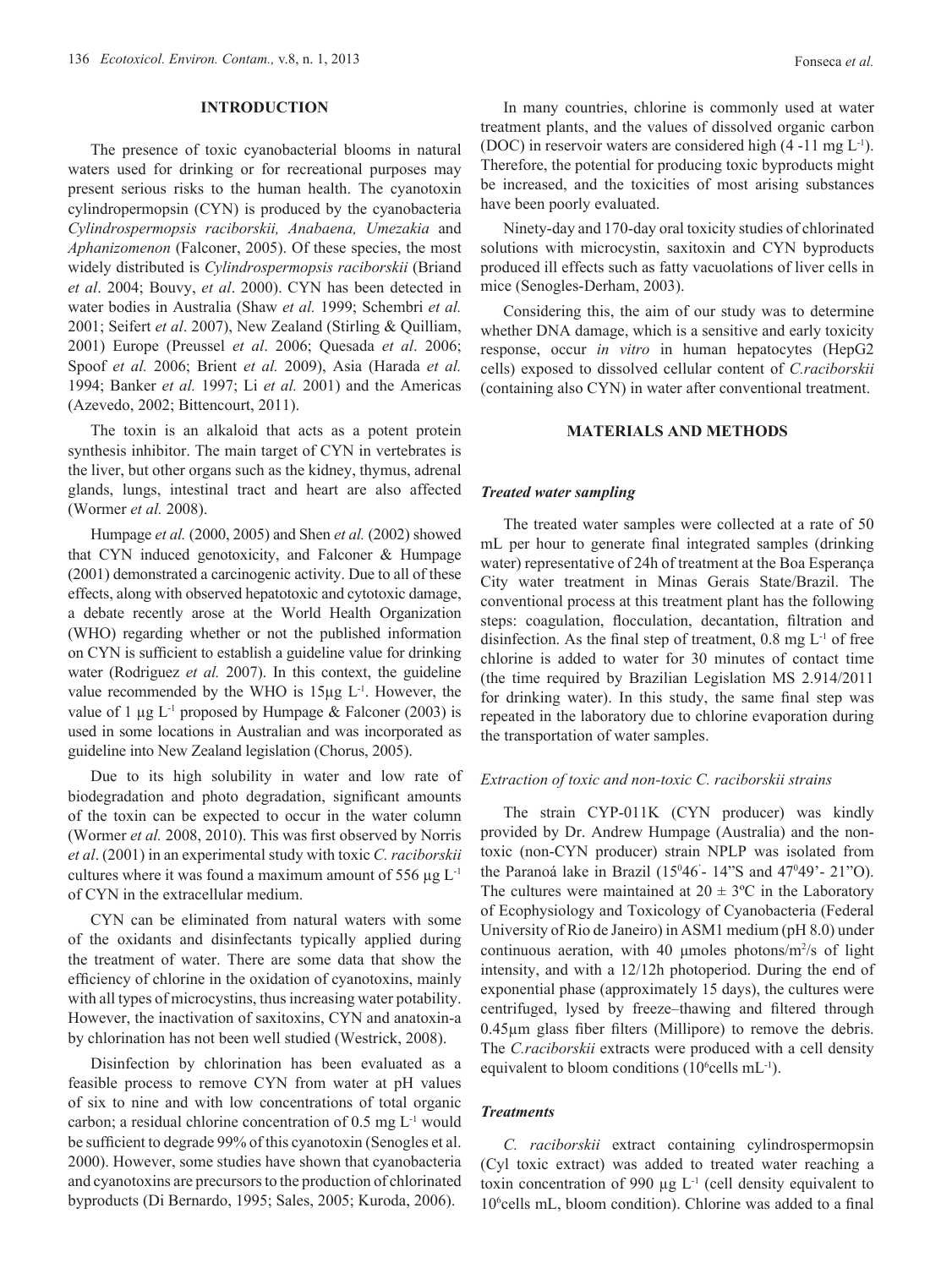concentration of  $0.8 \text{ mg } L^{-1}$  and  $30 \text{ minutes of contact time}$ in order to simulate that step of the water treatment and the oxidation process that could occur in treatment of the water containing dissolved substances of a senescent bloom of *C. raciborskii* (represented by the toxic extract).

The four treatments were: treated water; treated water + *C. raciborskii* (Cyl toxic extract); Cyl toxic extract and Cyl non-toxic extract. After 30 minutes of contact time, 70 mL of each treatment was lyophilized, and the obtained mass was used for preparing the solutions for the comet and viability assays with the cells. At the same time, samples were collected for quantification of remaining CYN and some of the chlorination byproducts. It is worthy to say that the treated water was previously analyzed for CYN presence by ELISA immunoassay and the result indicated that the concentration was below the limit of detection which confirms the absence of this toxin, once there were no potentially CYN producer cyanobacteria species in the water body.

# *HepG2 cell culture*

HepG2 cells were cultured at 37°C in a humidified 5%  $CO<sub>2</sub>$  atmosphere in plastic dishes in Dulbecco's modified Eagle's medium, supplemented with 10% heat inactivated fetal calf serum, 2 mM L-glutamine and antibiotics (100 units mL penicillin and 100  $\mu$ g mL<sup>-1</sup> streptomycin). Exponentially growing cells were used for all experiments.

HepG2 cells were previously treated with the original solutions of the 4 treatments after the 30 minutes of contact time. The results showed the need for additional dilutions. That was done by lyophilizing the solutions and diluting the dry material into ultrapure water, following centrifugation, to the final concentrations of 0, 0.1, 0.5, 1  $\mu$ g mL<sup>-1</sup>. The final diluted solutions eventually reached toxin concentrations corresponding to 0, 30, 150 and 300  $\mu$ g L<sup>-1</sup> of CYN, respectively, and the cells were exposed in the experiment for 24, 48 and 72 hours.

#### *Propidium iodide cell viability assay*

After the time of the exposure mentioned above, viability of HepG2 cells was determined by the propidium iodide cell viability assay. This method uses propidium iodide that does not enter cells with intact cell membranes, but can penetrate the membranes of dying/dead cells. Once inside the cell, the dye binds to intracellular structures, producing highly fluorescent adducts that identify the cell as non-viable. The cells were washed twice with PBS, trypsinized, centrifuged and resuspended at a concentration of  $1 \times 10^6$  cells mL in a staining buffer (10 mg mL propidium iodide in PBS). The cell suspension was incubated for 15 min in the dark at room temperature. Thereafter, the samples were analyzed using a FACS can flow cytometer (Becton Dickinson). A computer system (CellQuest Pro, Becton Dickinson) was used for data acquisition and analysis. Data from 20,000 events were stored. A cell gate containing HepG2 cells was established on the basis of the forward and side light scatters.

#### *Comet assay*

After 24, 48 and 72 hours, the comet assay was performed according to Singh et al. (1988) with slight modifications as follows. In brief, 200 µL of cell suspension containing about 100,000 cells was mixed with 200 µL of 2% low-melting temperature agarose at 37˚C and then placed on a slide precoated with a dried thin layer of 0.5% normal-melting agarose. The cell suspension was covered with a cover slip, and the slides were kept at 4˚C for 5 min to allow for solidification of the agarose. After removing the cover slip, the cells were lysed in a lysing solution (2.5 M NaCl, 100 mM EDTA, 10 mM Tris, 1% Triton X-100, and pH10) for 1 hour. After washing in re-distilled water, the slides were placed on a horizontal gel electrophoresis chamber. The chamber was filled with electrophoretic buffer (1mM EDTA, 300 mM NaOH, pH 13), and the slides were maintained in this buffer at 4˚C for 20 minutes to allow the DNA to unwind. Electrophoresis was performed for 20 minutes (0.9V/cm, 300 mA). After electrophoresis, the slides were washed three times with a neutralization buffer (0.4 M Tris, pH 7.5). All preparative steps were conducted in the dark to prevent additional DNA damage. The slides were stained with  $1 \mu M$  DAPI for 24 hours and analyzed with a fluorescence microscope (NIKON Eclipse 400) equipped with a CCD-4230 A video camera. Digital images were obtained using MultiScan software (Poland). At least 100 images per dose and treatment time were analyzed, and the % of Tail DNA was determined using CASP software (Konca *et al.* 2003). Standardization of the comet assay results was adopted from Bergquist *et al*. (1998) and was made by dividing the actual value of % of Tail DNA obtained from the treated cells by the value obtained from the non-treated control cells included in the same electrophoresis run. The results are presented as the average values  $(\pm S.D.)$ from four independent experiments.

# *Chemical analyses*

The CYN concentration in the treatments solutions was determined with ELISA immunoassay commercial kits (Beacon® Analytical Systems, Portland-ME, USA) following the procedure recommended by the manufacturer.

Only four main types of chlorinated byproducts (bromodichloromethane, bromoform, chloroform and dibromochloromethane) were analyzed. The analyses followed the procedure described at USEPA (1994). Before submit samples to the lyofilization as mentioned above, a test was done to verify the potential volatilization of those byproducts by that process. The results indicated that lyofilization did not alter the concentration of those substances.

In Brazil, particularly at the Boa Esperança City water treatment plant, calcium hypochlorite  $(Ca(OCl)<sub>2</sub>)$  is used as the chemical disinfectant. For this experiment, a stock solution of 6  $gL^{-1}$  of available chlorine (approximately 65%) was prepared with ultrapure water (Milli-Q). The free chlorine was determined colorimetrically by the DPD procedure (HACH, 1993) using a HACH DR/2000 spectrophotometer.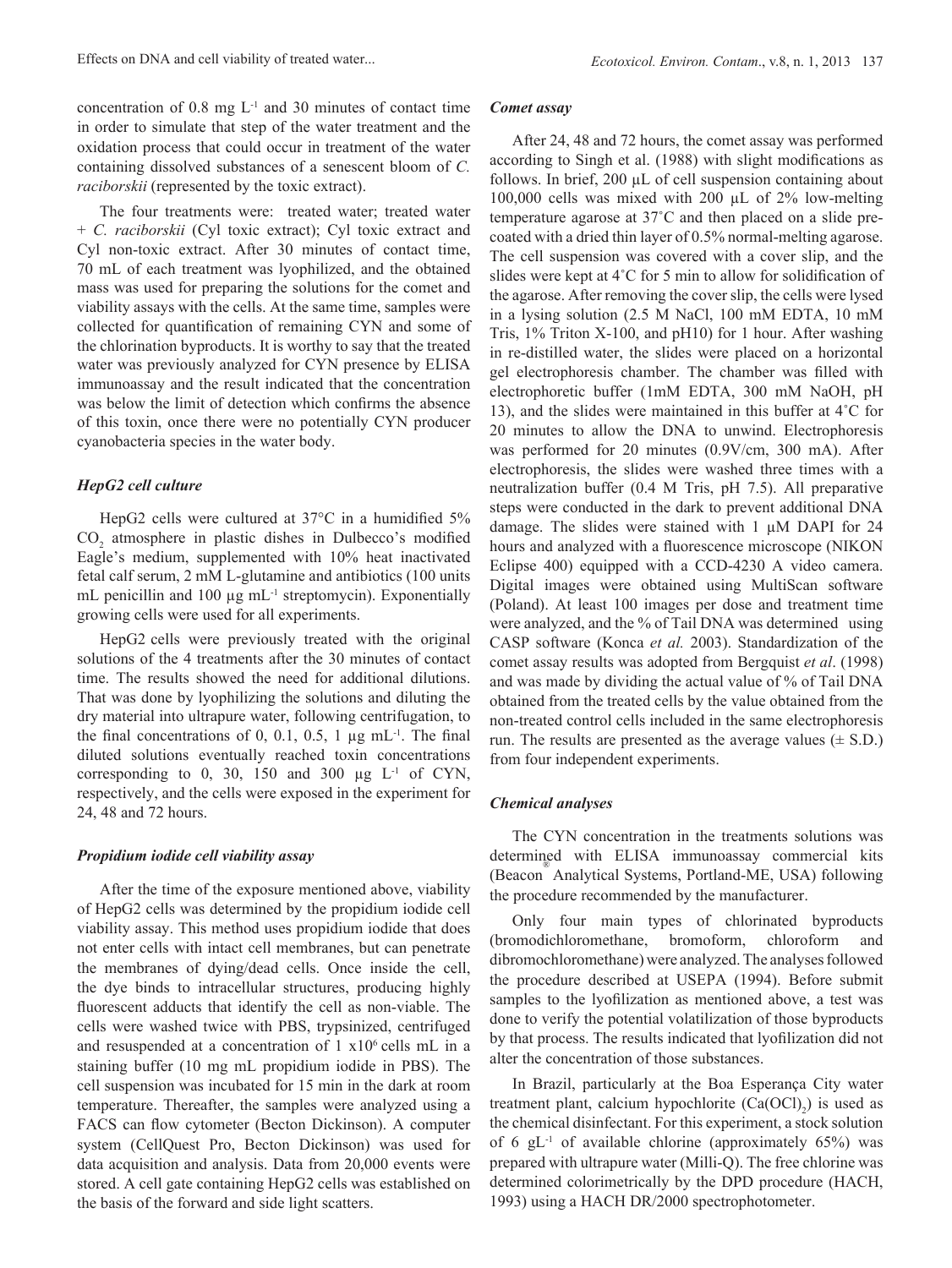# *Statistical analysis*

The results are presented as mean values and standard deviations obtained from four independent experiments. Data were analyzed by ANOVA followed by Mann-Whitney Rank Sum test. Statistical significance was tested at  $p \le 0.05$  as the critical value.

# **Results**

In the treatments of treated water only, treated water plus Cyl toxic extract and Cyl non-toxic extract, no DNA damage effects were observed (Fig. 1). The DNA damage caused by Cyl toxic extract was detected at the concentration of  $1 \mu g$  mL<sup>-1</sup>  $(=300 \,\mu g \text{ of CYN L}^{-1})$  from 24h of exposure and at 0.5  $\mu g \text{ mL}^{-1}$  $(=150 \mu g \text{ of CYN L}^{-1})$  after 48 and 72 h of exposure (Fig.1).

In the treatment of Cyl toxic extract, the cell viability was reduced in all concentrations tested and in all times of exposure with exception for the lowest CYN concentration, where cell viability decline was observed only after 72h (Fig. 2). That response could be attributed to toxin effects, such as the inhibition of the protein synthesis. However, the chlorine present in treated water seemed to prevent the toxic effects of CYN, since that in the treatments where both were present, the cells had viability reduced only in the highest concentration of the toxin and after longer times of exposure (48 and 72h). Interestingly, the ELISA analysis detected the same concentration of CYN before and after chlorine addiction, indicating that the oxidant, at concentration of 0.8 mg  $L<sup>-1</sup>$ , was not effective in destroy the molecule, but, some how interfered in the biologic activity.

The values of total trihalomethanes (THMs) were below the guideline value  $(100 \mu g.L^{-1})$  required by Brazilian Legislation MS 2.914/2011 for drinking water. Any of the four types of byproducts were detected above the mentioned guideline. However, CYN extract did generate an increase in the DOC values in treated water (data not shown), and in this context, this may be the reason why  $0.8 \text{ mg L}^{-1}$  of free chlorine and 30 minutes of contact time were not enough to destroy the toxin (Table 1).

#### **Discussion**

The presence of cyanobacteria causes serious waterquality problems by producing taste, odor and toxic effects through several compounds and toxins, and chlorination is an effective method to destroy these cyanotoxins. The efficiency seems to depend largely on the chlorine compounds and concentrations used (Hitzfeld *et al*. 2000). Aqueous chlorine and calcium hypochlorite at 1 mg  $L<sup>-1</sup>$  remove more than 95% of microcystins or nodularin, while sodium hypochlorite at the same dose or chloramine achieve 40-80% removal of most microcystins (Nicholson *et al*.1994).

Cyanobacteria toxins can be found intracellularly and extracellularly in water, and the efficiency of its removal depends on that. Moreover, the total concentration of the toxins is also determinant (Westrick, 2008). In contrast to



**Fig.1 -** Standardized average DNA damage [% Tail DNA] in HepG2 cells exposed *in vitro* to treated water, treated water plus *Cylindrospermopsis raciborskii* (Cyl) toxic extract, Cyl toxic extract and Cyl non-toxic extract at concentrations of 0.1; 0.5 and 1 µg of liophylized material mL for 24, 48 and 72 hours. Data are presented as mean values  $\pm$  SD from four independent experiments. Dotted horizontal line represents the control average value.

other cyanotoxins, a high proportion of CYN in growing *C. raciborskii* blooms may be found free in the water (Chiswell *et al*. 1999). Depending on the circumstances, only the proportion of CYN that is cell-bound can be removed by coagulation and filtration in a conventional treatment plant (Chorus & Bartram, 1999) and the major extracellular fraction can persist in the water for weeks without degradation (Wormer *et al*. 2008, 2010).

In Brazil, specifically in the Minas Gerais State, the conventional treatment is common and used extensively. Therefore, there is a significant possibility that this process does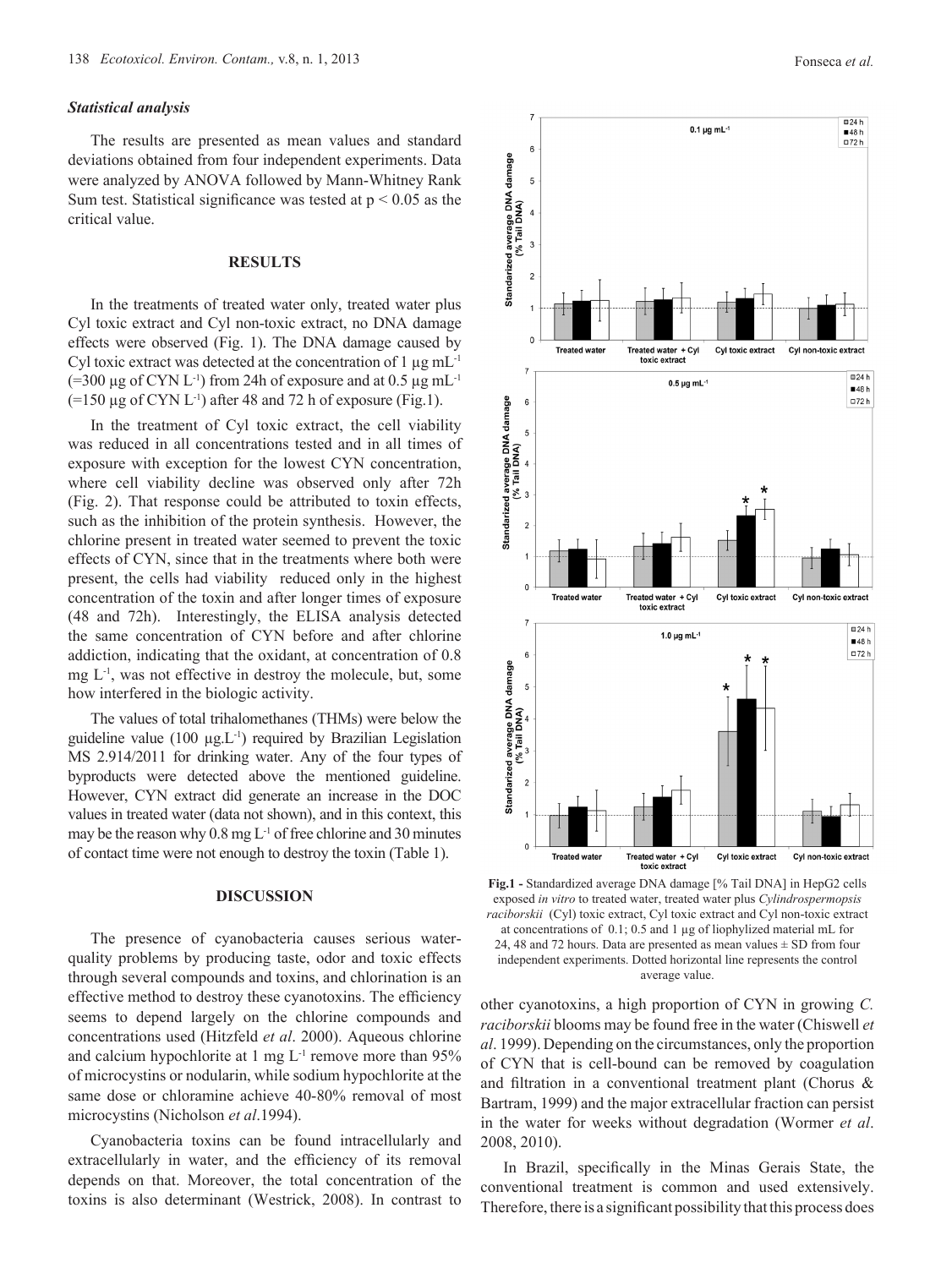

**Fig. 2 -** Viability of HepG2 cells exposed *in vitro* to treated water, treated water, treated water plus *Cylindrospermopsis raciborskii* (Cyl) toxic extract, Cyl toxic extract and Cyl non-toxic extract at concentrations of 0.1; 0.5 and 1 µg of liophylized material mL for 24, 48 and 72 hours. Data are presented as mean values  $\pm$  SD from four independent experiments.

not remove CYN. Chorus & Bartram (1999) recommends that the best-practice treatment for removal of CYN would include conventional treatment followed by an oxidation step.

Rodriguez *et al*. (2007) found that a concentration of 1.5  $mg L<sup>-1</sup>$  of free chlorine was enough to oxidize CYN in surface raw water almost completely, and produced around 82  $\mu$ g L<sup>-1</sup> of THM, a level well below the standard value for drinking water according to international legislation (100  $\mu$ g L<sup>-1</sup>). The initial concentration of CYN in the mentioned study above was 9.4  $\mu$ g L<sup>-1</sup> a value significantly below that used in the present work. And in our case, there was no CYN destruction, or at least a light degradation, at the  $0.8 \text{ mg } L^1$  of free chlorine, since the ELISA antibodies were able to detect the molecule. DOC concentration in our samples was low (data not shown)

**Table 1** – Mean values of cylindrospermopsin by immunoassay (ELISA)

| <b>Treatments</b>                   | $\mu$ g CYN L <sup>-1</sup> |
|-------------------------------------|-----------------------------|
| Cyl toxic extract                   | $945 \pm 39.5$              |
| Treated water $+$ Cyl toxic extract | $959 \pm 29.1$              |

e could not compete with the toxin in the oxidation process. Therefore, those observations suggest that when a higher CYN concentration is present in the water, a higher chlorine concentration is necessary to destroy the toxin.

The viability of HepG2 cells exposed to treated water plus Cyl toxic extract was less pronounced than in the treatment with Cyl toxic extract alone. That is in accordance to some reports showing that chlorine can act on CYN to form byproducts as 5-chloro-cylindrospermopsin and cylindrospermopsic acid (Senogles-Derham, 2003; Rodriguez *et al.* 2007) and to i*n vivo* studies showing that these by products are less toxic than original CYN (Banker *et al*. 2001). Merel *et al.* (2010) also showed a protective effect of chlorine, once it reduced the citotoxicity of CYN to human CaCo-2 cells.

Our results are in agreement with data presented by Humpage *et al.* (2005), which demonstrate the ability of CYN  $(0.05-0.5 \mu M)$  to induce DNA strand breaks in primary mouse hepatocytes. Straser *et al*. (2011) also showed DNA damage evaluated by comet assay (24h) on HepG2 cells exposed to 50  $\mu$ g L<sup>-1</sup> and 500  $\mu$ g L<sup>-1</sup> of CYN (a similar range to the present study). Our data suggest that the effects caused by CYN extract only treatment is mainly related to CYN since the non-toxic *C. raciborskii* extract did not induce any damage in HepG2 cells.

Taking into consideration all data (Figs. 1 and 2), we cannot exclude the possibility that the observed DNA damage could be related to cytotoxic rather than genotoxic effects of CYN and CYN-related byproducts. The comet assay is widely used to investigate DNA damage induced by genotoxins, but the data produced can be subject to misinterpretation and bias due to comets formed from cells undergoing apoptosis and necrosis.This is because it has not been possible to distinguish comets formed by viable cells from those formed by nonviable (apoptotic or necrotic) cells (Morley *et al*. 2006).

It is likely that the observed toxic effects were not produced by the four main types of chlorination byproducts analyzed, once they were present at very low concentrations. However, Sales (2005) confirmed the possibility that members of *Cylindrospermopsis* genus could produce haloacetic acids (HAAs) and TMHs. This author found experimentally that *C.raciborskii* at 4.4x10<sup>5</sup>cells mL with 2 mg L<sup>-1</sup> of free chlorine produced 187  $\mu$ g L<sup>-1</sup> of those byproducts, a value above of the international guideline.

In this study, the concentration of CYN in the toxic extract  $-300$ , 150, 30  $\mu$ g mL<sup>-1</sup> corresponded to 10.000, 5.000 and 1.000 cells mL, respectively. When the water body presents cell counts above 104 cells mL, it is considered that an initial bloom is taking place (Chorus & Bartram, 1999). Our data indicate that when a bloom condition is effectively established, and consequently the concentration of toxins can reach higher levels, 0.8 mg L-1 of free chlorine could not completely prevent the toxic effects of CYN.

In Brazil, toxic *C.raciborskii* is found frequently producing saxitoxins (Sant'Anna *et al.* 2008). However, the presence of CYN was detected (along with microcystins) in the activated carbon used for water treatment in the Caruaru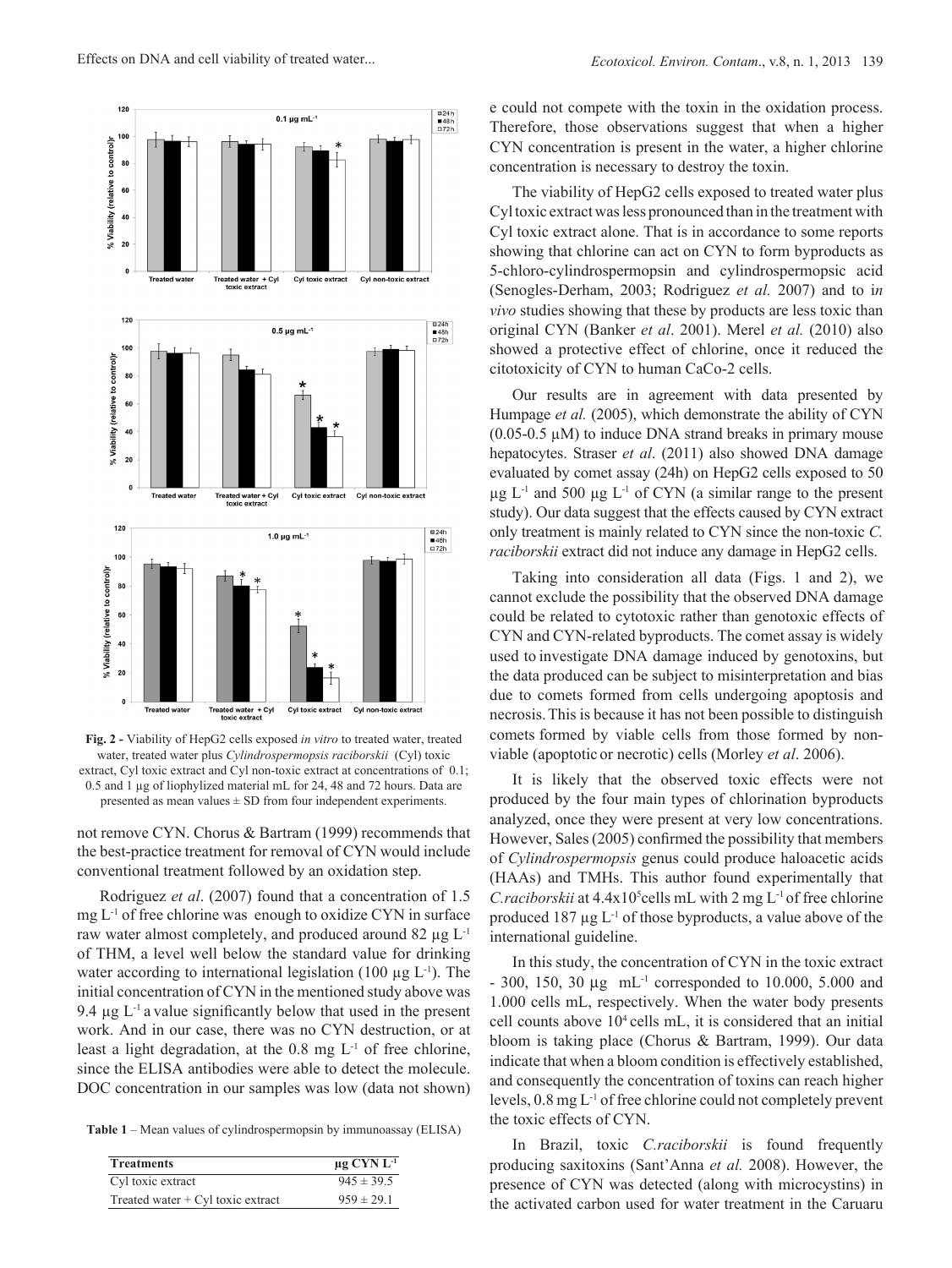tragedy (Pernambuco State, in 1996). In that episode, 52 renal patients died after hemodialysis treatment with contaminated water, but unfortunately the cyanobacteria genus responsible for that toxin production is still unknown (Azevedo *et al.* 2002). Recently, cells of *Cylindrospermopsis* were detected producing CYN in a reservoir from Minas Gerais State (Moreira & Bizi, 2007 and by Bittencourt, 2011). This fact represents a growing potential risk to public health through drinking water chronic and sub lethal exposures.

# **Conclusions**

The present work confirmed the importance of *Cylindrospermopsis* blooms monitoring since cylindrospermopsin, potentially produced by that cyanobacteria genus, can induce DNA damage and diminish cell viability. Our data showed that, in a bloom condition, the usual chlorine addiction in conventional water treatment plants has a potential to reduce but do not completely eliminates toxic effects of CYN.

# **Acknowledgements**

The authors would like to thank Dr. Peter Baker and Dr. Andrew Humpage of the Australian Water Quality Centre for kindly providing strain CYP- 011K, the Research Support Foundation of Minas Gerais-Fapemig (CRA00638-08) and the Carlos Chagas Filho Research Support Foundation of Rio de Janeiro-Faperj (E-26/150.541/07) for their financial support, and SAEE – Boa Esperança for supplying treated water.

#### **References**

- AZEVEDO, S.M.F.O., CARMICHAEL, W.W., JOCHIMSEN, E.M, RINEHART., K.L., LAU, S., SHAW, G.R. & EAGLESHAM., G.K., 2002, Human intoxication by microcystins during renal dialysis treatment in Caruaru - Brazil. *Toxicology.,* 181-182: 441- 446.
- BANKER, R., CARMELI, S., HADAS, O., TELTSCH, B., PORAT, R. & SUKENIK, A., 1997, Identification of cylindrospermopsin in the cyanobacterium *Aphanizomenon ovalisporum* (Cyanophyceae) isolated from Lake Kinneret, Israel. *J.Phycol*., 33: 613–616. http://dx.doi.org/10.1111/j.0022- 3646.1997.00613.x
- BANKER, R., CARMELI, S., WERMAN, M., TELTSCH, B., PORAT, R. & SUKENIK, A. 2001, Uracil moiety is required for toxicity of the cyanobacterial hepatotoxin cylindrospermopsin*. J. Toxicol Environ. Health*: *Part A*., 62: 281- 288. http://dx.doi. org/ 10.1080/009841001459432
- BERGQVIST, M., BRATTSTROM, D., STALBERG, H., VAGHEF, O., BRODIN, B, & HELLMAN, B., 1998, Evaluation of radiation induced DNA damage and DNA repair in human lung cancer cell lines with different radiosensitivity using alkaline and neutral single cell gel electrophoresis. *Cancer Lett*., 133: 9-18.
- BITTENCOURT-OLIVEIRA, M.C., PICCIN-SANTOS,V., KUJBIDA,P & MOURA, A.N., 2011, Cylindrospermopsin in Water Supply Reservoirs in Brazil Determined by Immunochemical and Molecular Methods. *Journal of Water Resource and Protection*., 3 (6): 349-355. http://dx.doi.

org/10.4236/jwarp.2011.36044

- BOUVY, M., FALCAO, D., MARINHO, M., PAGANO, M, & MOURA, A. 2000, Occurrence of *Cylindrospermopsis* (Cyanobacteria) in 39 Brazilian tropical reservoirs during the 1998 drought. *Aquat.Microb.Ecol* ., 23: 13-27.
- BRAZILIAN LEGISLATION MS 2.914/2011. Health Ministry Secretary of Health Surveillance, General Coordination of Environmental Health Surveillance. 18p (in Portuguese).
- BRIAND, J.F., LEBOULANGER, C., HUMBERT, J.F., BERNARD, C, & DUFOUR, P. 2004, C*ylindrospermopsis raciborskii* (Cyanobacteria) invasion at mid-latitudes: selection, wide physiological tolerance, or global warming? *J. Phycol*., 40: 231- 238. http://dx.doi.org/ 10.1111/j.1529-8817.2004.03118.x.
- BRIENT, L., LENGRONNE, M., BORMANS, M, & FASTNER, J. 2009, **First occurrence of cylindrospermopsin in freshwater in France.** *Environ.Toxicol* ., 24: 415-420. http://dx.doi. org/10.1002/tox.20439.
- CHISWELL, R.K., SHAW, G.R., EAGLESHAM, G., SMITH, M.J., NORRIS, R.L., SEAWRIGHT, A.A, & MOORE, M.R.1999, Stability of cylindrospermopsin, the toxin from the cyanobacterium, *Cylindrospermopsis raciborskii*: effect of pH, temperature, and sunlight on decomposition. *Environ. Toxicol*., 14: 155-161. http://dx.doi.org/10.1002/(SICI)1522- 7278(199902)14:1<155::AID-TOX20>3.0.CO;2-Z
- CHORUS, I., 2005. Current approaches to cyanotoxin risk assessment, risk management and regulations in different countries. *Federal Environmental Agency*,111p., Berlin
- CHORUS, I.& BARTRAM, J., 1999, Toxic Cyanobacteria in water: a guide to public health consequences, monitoring and management. *World Health Organization*: 416 p., London and New York.
- DI BERNARDO, L., 1995, Algae and their influence on water quality and treatment technologies. *ABES Brazilian Association of Sanitary and Environmental Engineering & Luiz Di Bernardo* (Ed). 127p., Rio de Janeiro: Brazil (in Portuguese).
- (USEPA) ENVIRONMENTAL PROTECTION AGENCY., 1994, Method 525.2. Determination of organic compounds in drinking water by liquid-solid extration and capillary column gas chromatography/mass spectrometry.Ohio:USA.
- FALCONER, I.R., 2005, Cyanobacterial toxins of drinking water supplies: Cylindrospermopsin and microcystins. CRC Press, 279p., Boca Raton, Florida.
- FALCONER, I.R, & HUMPAGE, A.R., 2001, Preliminary evidence for *in vivo* tumour initiation by oral administration of extracts of the blue-green alga *Cylindrospermopsis raciborskii* containing the toxin cylindrospermopsin. *Environ.Toxicol*., 16: 192-195. http://dx.doi.org/10.1002/tox.1024
- HARADA, K.I., OHTANI, I., IWAMOTO, K., SUZUKI, M., WATANABE, M., WATANABE, M, & TERAO, K., 1994, Isolation of cylindrospermopsin from a Cyanobaterium *Umezakia natans* and its screening method. *Toxicon.,* 32: 73-84.
- HITZFELD, B.C., HOEGER, S.J, & DIETRICH, D.R., 2000, Cyanobacterial toxins: removal during drinking water treatment, and human risk assessment. *Environ Health Perspect.,* 108: 113- 122.
- HUMPAGE, A.R., FENECH, M., THOMAS, P, & FALCONER, I.R., 2000, Micronucleus induction and chromosome loss in transformed human white cells indicate clastogenic and aneugenic action of the cyanobacterial toxin, cylindrospermopsin.*Mutat. Res*.,472: 155-161.
- HUMPAGE, A.R., FONTAINE, F., FROSCIO, S., BURCHAM, P, & FALCONER, I.R., 2005, Cylindrospermopsin genotoxicity and cytotoxicity: role of cytochrome P-450 and oxidative stress. *J.Toxicol. Environ.Health.Part A*, 68: 739-753. http://dx.doi.